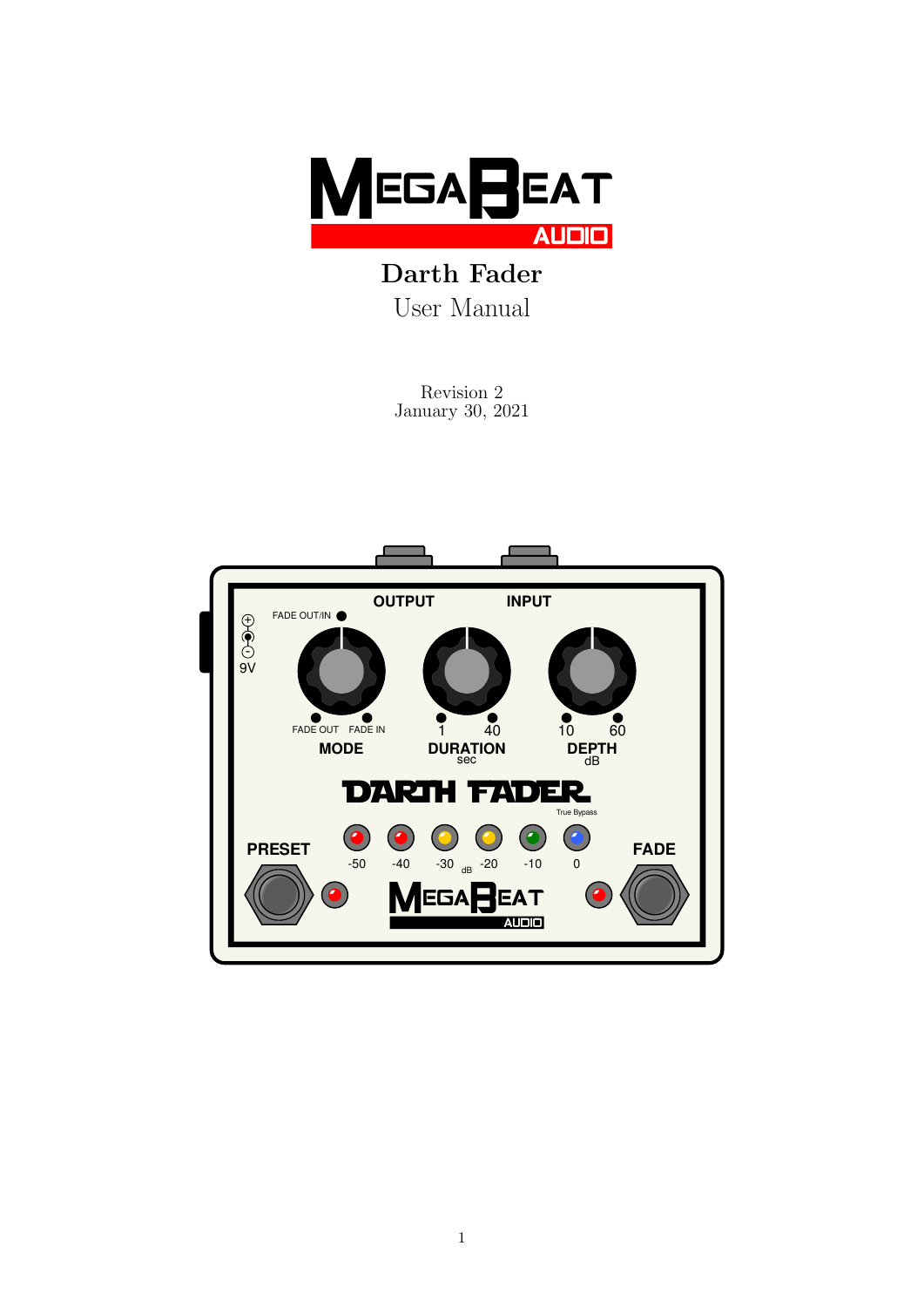#### 1 Description and features

Darth Fader is a true bypass fader pedal which allows you to FADE OUT/IN live in an extremely easy manner.

Main features:

- True bypass to avoid tone-loss.
- 3 presets to save your favorite configurations.
- Adjustable fade duration from 1 to 40 seconds.
- Adjustable fade depth from 10 to 60 dB.
- Completely hand-made by MegaBeat Audio: from design and PCBs to painting and assembly.
- High input impedance and low output impedance to keep your tone.
- Power filtering to reduce noise introduced by power adapters.
- Reverse polarity protection.
- Neutrik jacks.
- Ultra low distortion and low noise high performance audio operational amplifiers.

## 2 Audio Jacks

Input Jack Signal input. Connect here your instrument or the output of the previous device on the signal chain.

Output Jack Signal output. Connect to your amplifier or the next device on the signal chain.

#### 3 Power

This pedal can be powered with a battery or an adapter. In both cases, the pedal has a power filter that reduces noise and imperfections coming from the power source.

Power is switched by the input jack, so if this jack is not connected, the pedal will be off and will not use any energy from the battery or the power adapter.

Battery This pedal can be powered with a 9V battery. To replace the battery, carefully remove the back cover held by screws. Alkaline batteries are recommended.

Power Jack This pedal can be powered with a 9V DC adapter. Polarity is center negative as indicated on the pedal. Although the pedal is protected against wrong polarity, please ensure that the correct polarity is used. The use of an adapter with the wrong specs, including voltage, may damage the pedal.

When an adapter is connected, the battery is disconnected automatically to prevent it from discharging.

# 4 Knobs

Mode Knob With this selector you can choose among the three pedal modes: FADE OUT, FADE OUT/IN and FADE IN. See Modes section for more detailed information.

Duration Knob With this Knob you can adjust the fade duration from 1 to 40 seconds.

Depth Knob With this knob you can adjust the fade depth (maximum attenuation of the fade) from 10 to 60 dB. For example, a FADE OUT with a Depth of 30 dB will start at maximum volume (0 dB) and fade out down to an attenuation of 30 dB.

## 5 Leds & Footswitches

Fade Footswitch and LED With this footswitch you can start or stop the different fades. The Fade LED will be red if a FADE OUT is in progress, green if a FADE IN is progress and off if the pedal is idle. See Modes section for more detailed information.

Preset Footswitch and LED This footswitch allows you to recall and save presets with your foot so you can do so during your performance. The Peset LED indicates the active preset. See Presets section for more information.

Attenuation LEDs These LEDs show the current attenuation of the pedal.

# 6 Modes

FADE OUT This mode starts at the 0 dB position (true bypass). Pressing the Fade footswitch, a FADE OUT will start. Once the fade is finished, or at any time during it, you can go back to the 0 dB position (true bypass) by pressing the Fade footswitch again.